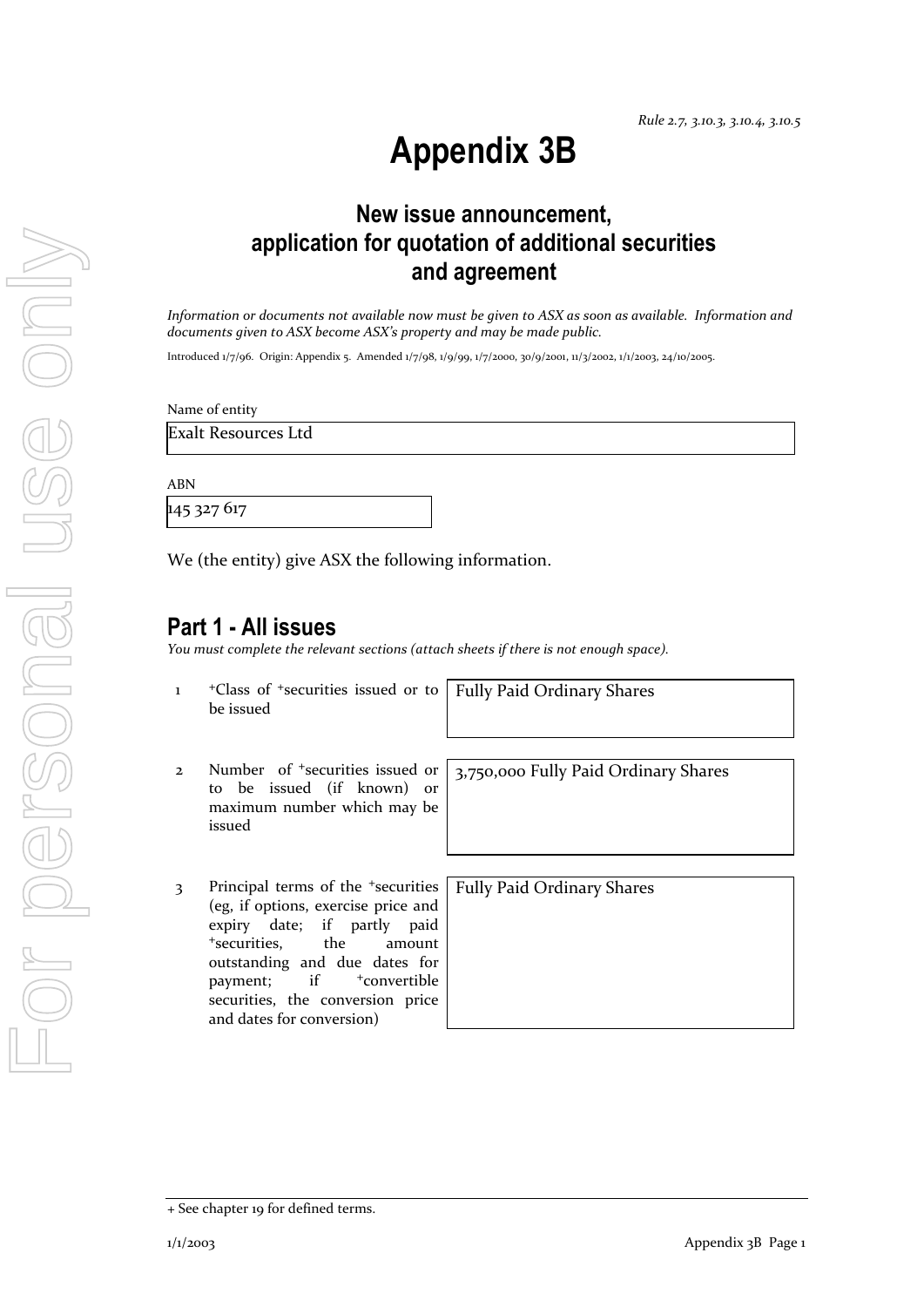| 4 | Do the <sup>+</sup> securities rank equally in<br>all respects from the date of<br>allotment with an existing <sup>+</sup> class<br>of quoted <sup>+</sup> securities?                                                                                                                                                                                                                                                                  | Yes                            |                                                                     |
|---|-----------------------------------------------------------------------------------------------------------------------------------------------------------------------------------------------------------------------------------------------------------------------------------------------------------------------------------------------------------------------------------------------------------------------------------------|--------------------------------|---------------------------------------------------------------------|
|   | If the additional securities do not<br>rank equally, please state:<br>the date from which they do<br>$\bullet$<br>which they<br>the extent to<br>$\bullet$<br>for<br>participate<br>the<br>next<br>dividend, (in the case of a<br>trust, distribution) or interest<br>payment<br>• the extent to which they do<br>not rank equally, other than in<br>relation to the next dividend,<br>distribution<br>interest<br><b>Or</b><br>payment |                                |                                                                     |
| 5 | Issue price or consideration                                                                                                                                                                                                                                                                                                                                                                                                            | issued at \$0.18 per share.    | 3,750,000 Fully Paid Ordinary Shares being                          |
| 6 | Purpose of the issue<br>(If issued as consideration for the<br>acquisition of assets,<br>clearly<br>identify those assets)                                                                                                                                                                                                                                                                                                              | <b>General Working Capital</b> |                                                                     |
|   |                                                                                                                                                                                                                                                                                                                                                                                                                                         |                                |                                                                     |
| 7 | Dates of entering <sup>+</sup> securities into<br>uncertificated<br>holdings<br><b>or</b><br>despatch of certificates                                                                                                                                                                                                                                                                                                                   | 31 May 2012                    |                                                                     |
|   |                                                                                                                                                                                                                                                                                                                                                                                                                                         |                                |                                                                     |
|   |                                                                                                                                                                                                                                                                                                                                                                                                                                         | Number                         | <sup>+</sup> Class                                                  |
| 8 | Number<br>and<br><sup>+</sup> class<br>of<br>all<br><sup>+</sup> securities<br>quoted<br><b>ASX</b><br>on<br>(including the securities in clause                                                                                                                                                                                                                                                                                        | 22,876.664                     | Fully Paid Ordinary<br><b>Shares</b>                                |
|   | 2 if applicable)                                                                                                                                                                                                                                                                                                                                                                                                                        | 7,975,787                      | Listed<br>Options<br>expiring 31 Dec 2015,<br>exercise price \$0.20 |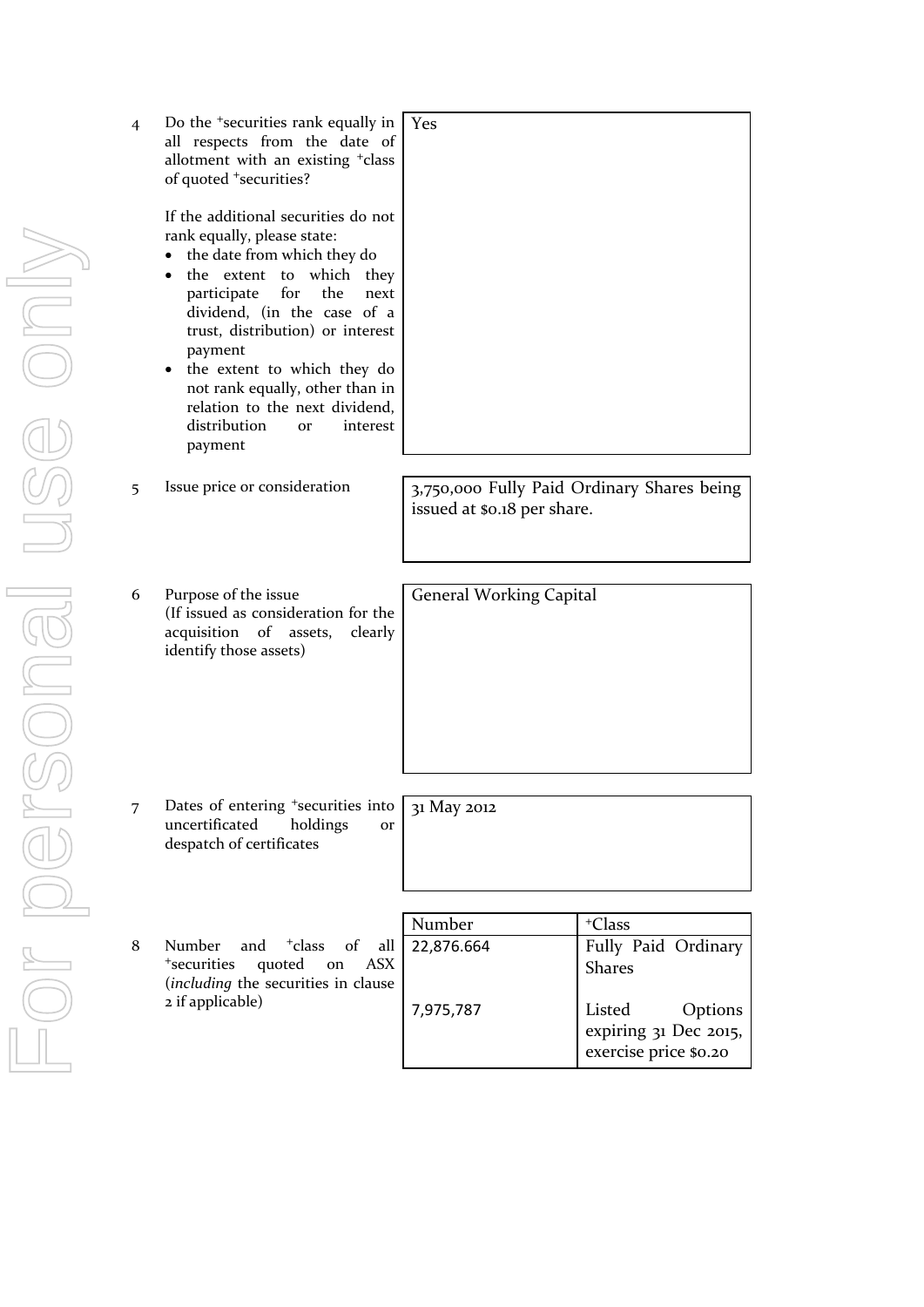- For personal use only USE ONN
- 9 Number and <sup>+</sup>class of all <sup>+</sup>securities not quoted on ASX (*including* the securities in clause 2 if applicable)
- 10 Dividend policy (in the case of a trust, distribution policy) on the increased capital (interests)

# **Part 2 - Bonus issue or pro rata issue**

- 11 Is security holder approval required?
- 12 Is the issue renounceable or nonrenounceable?
- 13 Ratio in which the <sup>+</sup>securities will be offered  $N/A$
- <sup>+</sup>Class of <sup>+</sup>securities to which the offer relates N/A
- 15 <sup>+</sup>Record date to determine entitlements
- 16 Will holdings on different registers (or subregisters) be aggregated for calculating entitlements?
- 17 Policy for deciding entitlements in relation to fractions N/A
- 18 Names of countries in which the entity has <sup>+</sup>security holders who will not be sent new issue documents Note: Security holders must be told how their entitlements are to be dealt with.

Cross reference: rule 7.7.

19 Closing date for receipt of acceptances or renunciations

| Number    | <sup>+</sup> Class                           |
|-----------|----------------------------------------------|
| 5,998,339 | <b>Fully Paid ORD</b>                        |
|           |                                              |
|           |                                              |
| 8,032,781 | Options – Exp 31 Dec<br>2015, \$020 ex Price |
|           |                                              |
|           |                                              |

| N/A |  |  |  |
|-----|--|--|--|

N/A

N/A

N/A

N/A

 $N/A$ 

<sup>+</sup> See chapter 19 for defined terms.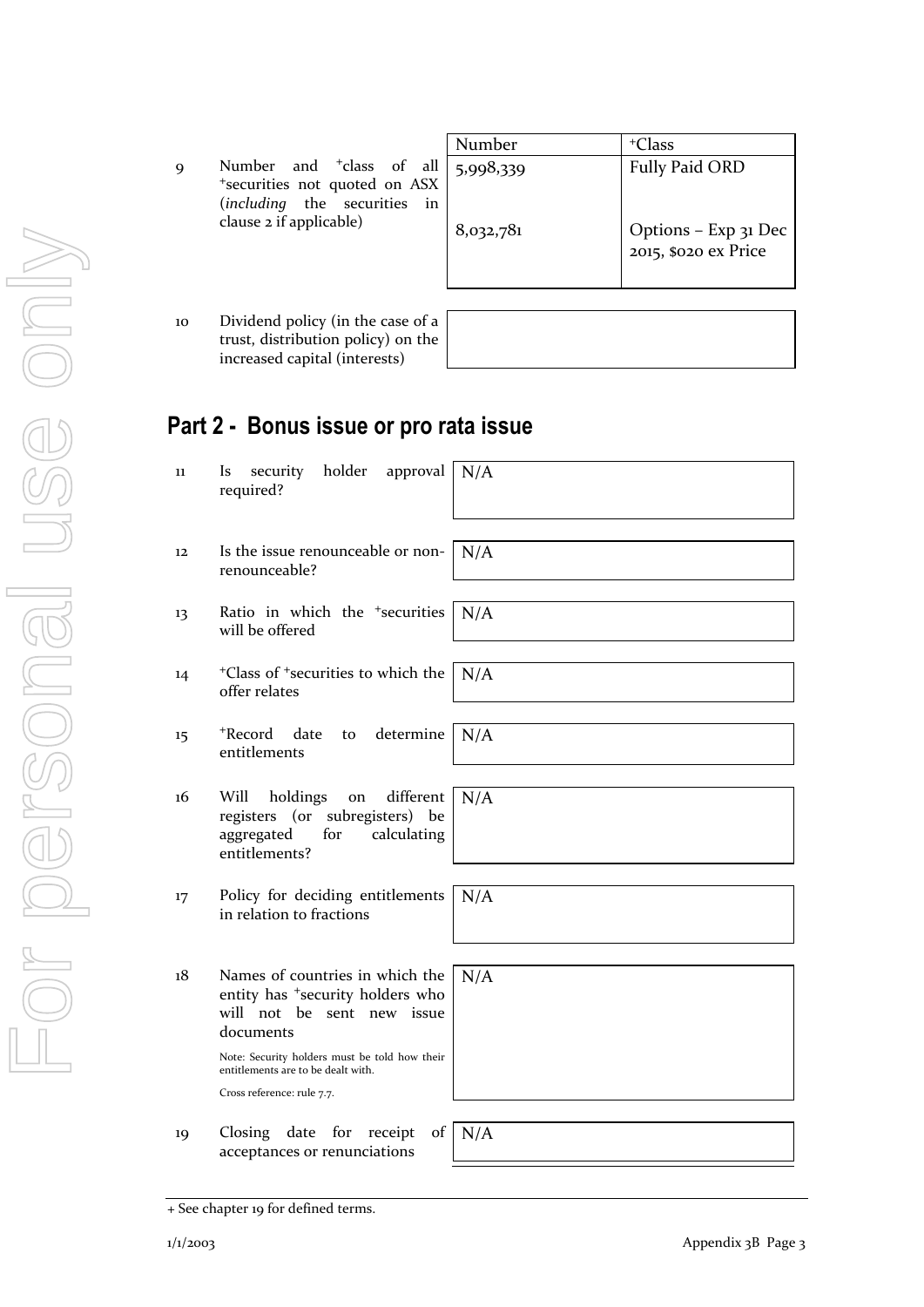| 20 | Names of any underwriters                                                                                                                                                           | N/A |
|----|-------------------------------------------------------------------------------------------------------------------------------------------------------------------------------------|-----|
| 21 | Amount of any underwriting fee<br>or commission                                                                                                                                     | N/A |
| 22 | Names of any brokers to the<br>issue                                                                                                                                                | N/A |
| 23 | Fee or commission payable to the<br>broker to the issue                                                                                                                             | N/A |
| 24 | Amount of any handling fee<br>payable to brokers who lodge<br>acceptances or renunciations on<br>behalf of <sup>+</sup> security holders                                            | N/A |
| 25 | If the issue is contingent on<br>*security holders' approval, the<br>date of the meeting                                                                                            | N/A |
| 26 | Date entitlement and acceptance<br>form and prospectus or Product<br>Disclosure Statement will be sent<br>to persons entitled                                                       | N/A |
| 27 | If the entity has issued options,<br>and the terms entitle option<br>holders<br>participate<br>to<br>on<br>exercise, the date on which<br>notices will be sent to option<br>holders | N/A |
| 28 | Date rights trading will begin (if<br>applicable)                                                                                                                                   | N/A |
| 29 | Date rights trading will end (if<br>applicable)                                                                                                                                     | N/A |
| 30 | How do <sup>+</sup> security holders sell<br>their entitlements in full through<br>a broker?                                                                                        | N/A |
| 31 | How do <sup>+</sup> security holders sell<br>of<br>their<br>entitlements<br>part<br>through a broker and accept for<br>the balance?                                                 | N/A |

<sup>+</sup> See chapter 19 for defined terms.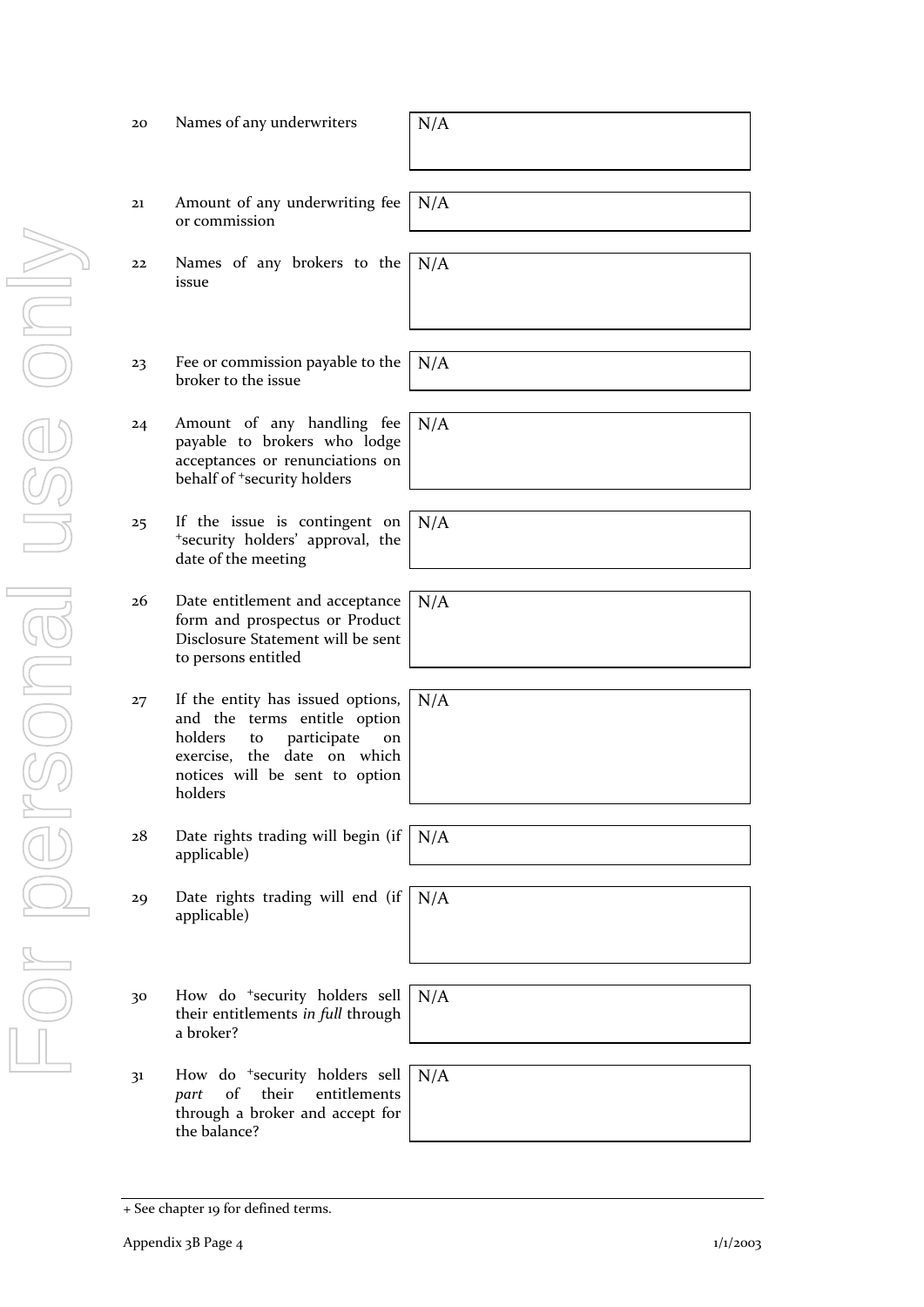32 How do <sup>+</sup>security holders dispose of their entitlements (except by sale through a broker)?

N/A

33 +Despatch date

## **Part 3 - Quotation of securities**

*You need only complete this section if you are applying for quotation of securities*

- 34 Type of securities (*tick one*)
- (a)  $\boxed{\bigtimes}$  Securities described in Part 1
- 

(b) All other securities

Example: restricted securities at the end of the escrowed period, partly paid securities that become fully paid, employee incentive share securities when restriction ends, securities issued on expiry or conversion of convertible securities

## **Entities that have ticked box 34(a)**

#### **Additional securities forming a new class of securities**

*Tick to indicate you are providing the information or documents*

- 35 If the <sup>+</sup>securities are <sup>+</sup>equity securities, the names of the 20 largest holders of the additional <sup>+</sup>securities, and the number and percentage of additional <sup>+</sup>securities held by those holders
- 36 If the <sup>+</sup>securities are <sup>+</sup>equity securities, a distribution schedule of the additional <sup>+</sup>securities setting out the number of holders in the categories 1 - 1,000 1,001 - 5,000 5,001 - 10,000 10,001 - 100,000 100,001 and over

37 A copy of any trust deed for the additional +securities

<sup>+</sup> See chapter 19 for defined terms.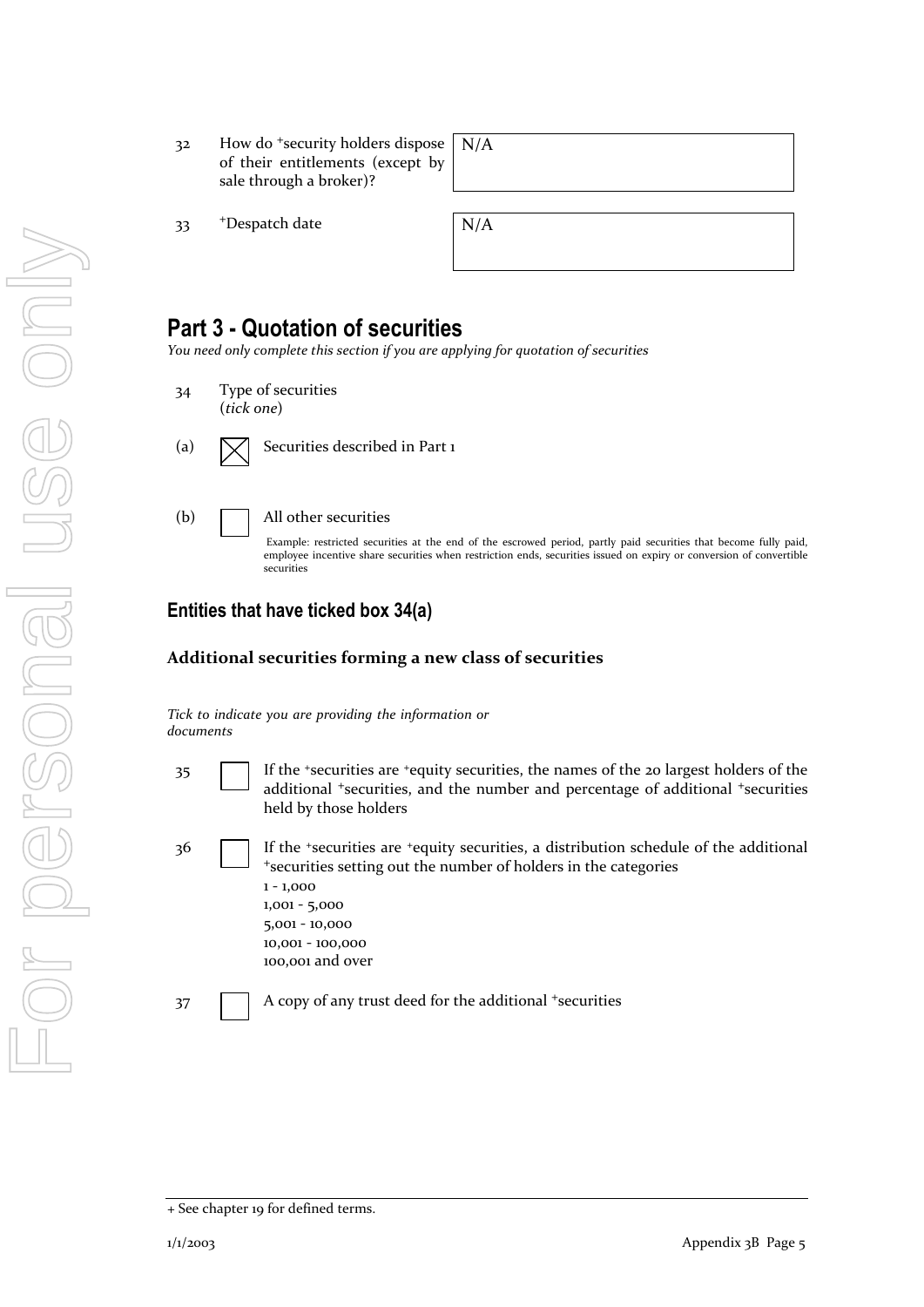## **Entities that have ticked box 34(b)**

38 Number of securities for which <sup>+</sup>quotation is sought 39 Class of <sup>+</sup>securities for which quotation is sought 40 Do the <sup>+</sup>securities rank equally in all respects from the date of allotment with an existing <sup>+</sup>class of quoted <sup>+</sup>securities? If the additional securities do not rank equally, please state: the date from which they do the extent to which they participate for the next dividend, (in the case of a trust, distribution) or interest payment the extent to which they do not rank equally, other than in relation to the next dividend, distribution or interest payment 41 Reason for request for quotation now Example: In the case of restricted securities, end of restriction period

(if issued upon conversion of another security, clearly identify that other security)

42 Number and <sup>+</sup>class of all <sup>+</sup>securities quoted on ASX (*including* the securities in clause 38)

| Number | <sup>+</sup> Class |
|--------|--------------------|
|        |                    |
|        |                    |
|        |                    |
|        |                    |
|        |                    |

<sup>+</sup> See chapter 19 for defined terms.